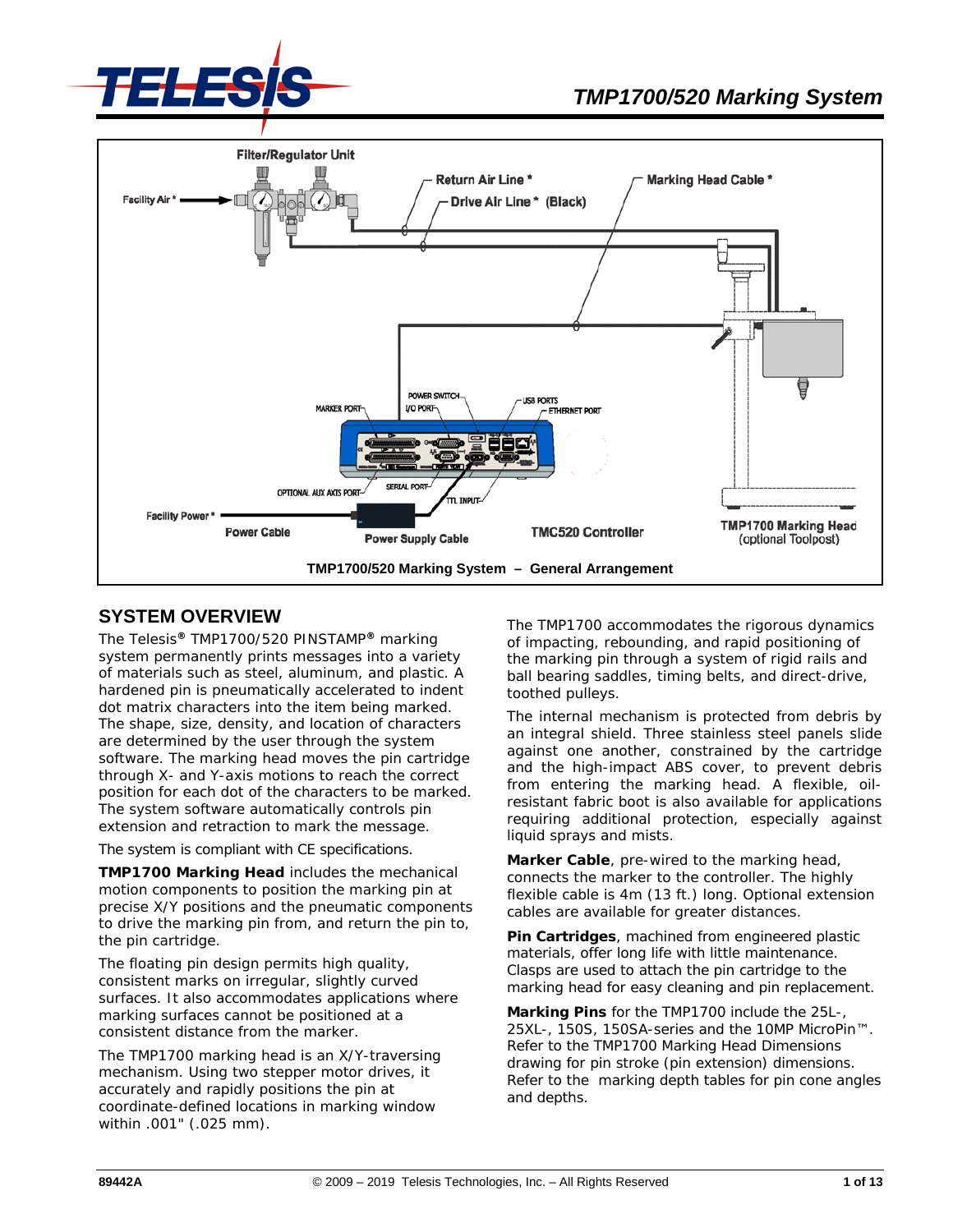**Filter/Regulator Unit** includes two regulators with pressure gauges to control the drive air and return air. The first regulator contains a filter to help remove contaminants from the supply air. Two air lines connect the regulated air to the marking head. Drive air fires the impact pin; return air pushes it back into the cartridge. The standard air lines are 12 ft. (3.6 m) long made of 1/4" tubing.

**TMC520 Controller** runs the Merlin520 PS software and provides the user interface for operating the marking system. The controller is a fan less design keeping contaminants from being circulated inside the controller. The controller features an integrated, 7 in., high-resolution, capacitive touch screen monitor in the top panel. The back panel of the controller provides the electrical interface for connecting to optional, remote I/O sources. Refer to *TMC520 Controller Specifications* for details.

## **SYSTEM OPTIONS**

- Oil Resistant Fabric Boot
- Marking Head Extension Cables
- Tool Post Assembly
- Auxiliary Axis Driver Board Kit
- Motorized Z-axis Tool Post with Programmable **Travel**
- Motorized Theta-axis with Programmable Rotary Drive Unit
- TMC520 Controller Angle mounting Bracket Kit
- TMC520 Controller Wall-mounting Bracket Kit
- Bar Code Scanner or Bar Code Wand with Cable (RS-232 only)
- Foot Switch (Start Print) or Pushbutton Station (Start/Abort)
- Logo/Font Generator Software

### **SYSTEM SETUP**

When designing a fixture, allow for 3-axis adjustment to aid in horizontal, vertical, and lateral alignment of the marking head.

- 1. Mount marking head to optional tool post assembly (or other suitable fixture) using two M6 bolts. **Mounting bolts must not extend into marking head more than more 5/8" (15 mm).**
- 2. Mount filter/regulator assembly within 12 ft. (3.6m) of marker.
- 3. Connect drive air and return air lines to the marking head.
- 4. Connect supply air to input port on filter/regulator assembly.

## **CAUTION**

**Protect the TMC520 from potentially damaging conditions and contaminants. Ensure the marking system is electrically isolated from any devices that may generate extreme electromagnetic interference (EMI).**

- 5. Locate controller as close as practical to marking head. Standard marker cable length is 4 m (13 ft.).
- 6. Install the controller as a table-top, wallmounted, or enclosure-mounted unit, as applicable.
- 7. Ensure controller power switch is OFF.
- 8. Connect marker cable to controller.
- 9. Connect power supply cable to controller, the power cable to the power supply (if mot already connected) then the power cable to the facility power.
- **Note:** Only the Telesis Supplied external power supply is to be used. Use of any other power supply cable will void all warranties and will negatively affect the controller performance.
- 10. Position controller power switch to ON.
- 11. Start marking system software.
- 12. Adjust pin stroke, drive air, and return air for impact depth.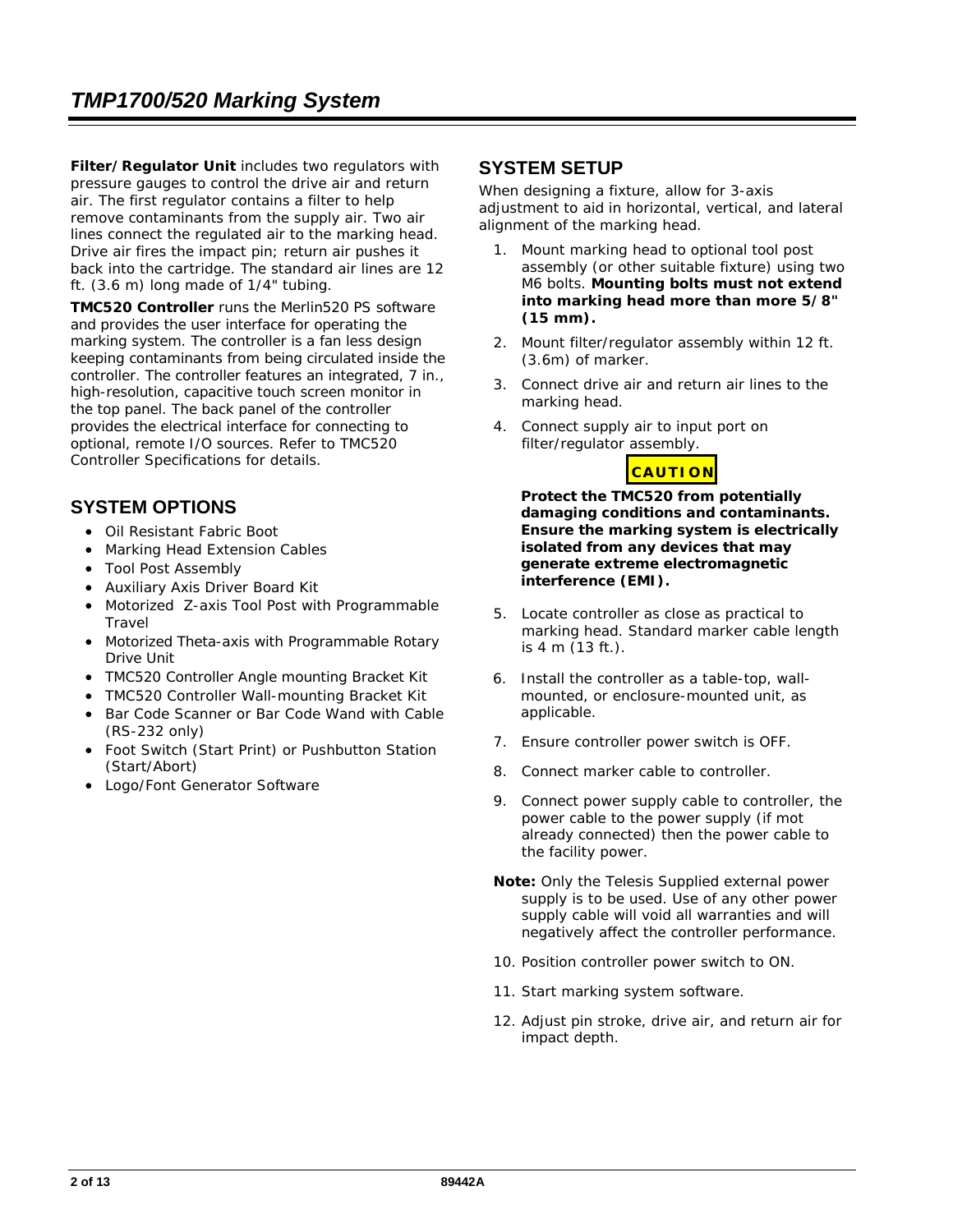#### **TMP1700 MARKING HEAD**

#### **Specifications**

The TMP1700 marking head specifications are subject to change without prior notice.

|                                       | Dimensions drawing                                                                                           |
|---------------------------------------|--------------------------------------------------------------------------------------------------------------|
|                                       |                                                                                                              |
|                                       | Operating Temperature 32 $^{\circ}$ to 122 $^{\circ}$ F (0 $^{\circ}$ to 50 $^{\circ}$ C),<br>non-condensing |
|                                       | Air Supply Clean and dry, 40 to 120 psi<br>$(2.8 \text{ to } 8.3 \text{ bar})$                               |
|                                       | (marking)                                                                                                    |
| Marking Area  2.5 x 1.5" (63 x 38 mm) |                                                                                                              |
|                                       | Pin Types 10MP-, 25L-, 25XL-, 150S, or<br>150SA-series                                                       |
|                                       | Pin Material Carbide (10MP-series MicroPin™)                                                                 |
|                                       | Powdered metal or stainless<br>steel with diamond tip or<br>carbide<br>$(25L-, 25XL$ -series)                |
|                                       | Powdered metal or tool steel<br>with carbide tip (150S-, 150SA-<br>series)                                   |
|                                       |                                                                                                              |

#### **Marking Characteristics**

The TMP1700 can produce characters as small as .030" (.76mm), printed at any angle within the marking window. Printing resolutions range from 10 dots per inch to 200 dots per inch for an engraved look. The depth of mark can be adjusted over a significant range by adjusting the pin stroke and, the drive air pressure. In addition, the multi-strike option can be used to set the marker to strike each pin point a specified number of times.

#### **Marking Speeds**

Generally, the system will mark four characters per second (5x7 font, .125" [3 mm] high characters). Speeds vary depending on the selected character size, style, and dot density. Specific times can be verified by a Telesis representative.

#### **Pin Life**

Pin life depends largely on the type of material being marked, how hard or abrasive it is, and the required marking depth. On typical metals with a hardness of Rockwell Rb47, marking at a depth of .005" (.127 mm), powdered steel pins average about 3 million impressions before needing sharpened; carbide pins average approximately 9 million impressions. If carbide pins are used, marking times will increase by approximately 25% due to the increased weight of the pins.

## *TMP1700/520 Marking System*

#### **Marking Noise**

When marking cold-rolled steel strips at 50% duty cycle, the noise level of the TMP1700 Marking System has been measured at 74.6 dB, using the "time weighted average" approach (average sound exposure over an 8 hour period). It is expected that as the duty cycle rises, the time weighted average will rise also. Typical applications average around 20%-30% duty cycle where the sound pressure level would not exceed 70 dB (A).

Noise-level Tests have been carried out under controlled conditions imitating as closely as possible predicted normal operation. Conditions such as rigidity of the work piece, material, setting of the machine, ambient noise, etc. may vary when in operational use and would alter the actual noise level.

Despite detailed guidance notes provided with each machine, these conditions would be out of the control of Telesis and must remain the responsibility of the end user to conduct their own tests to establish safe working levels of use.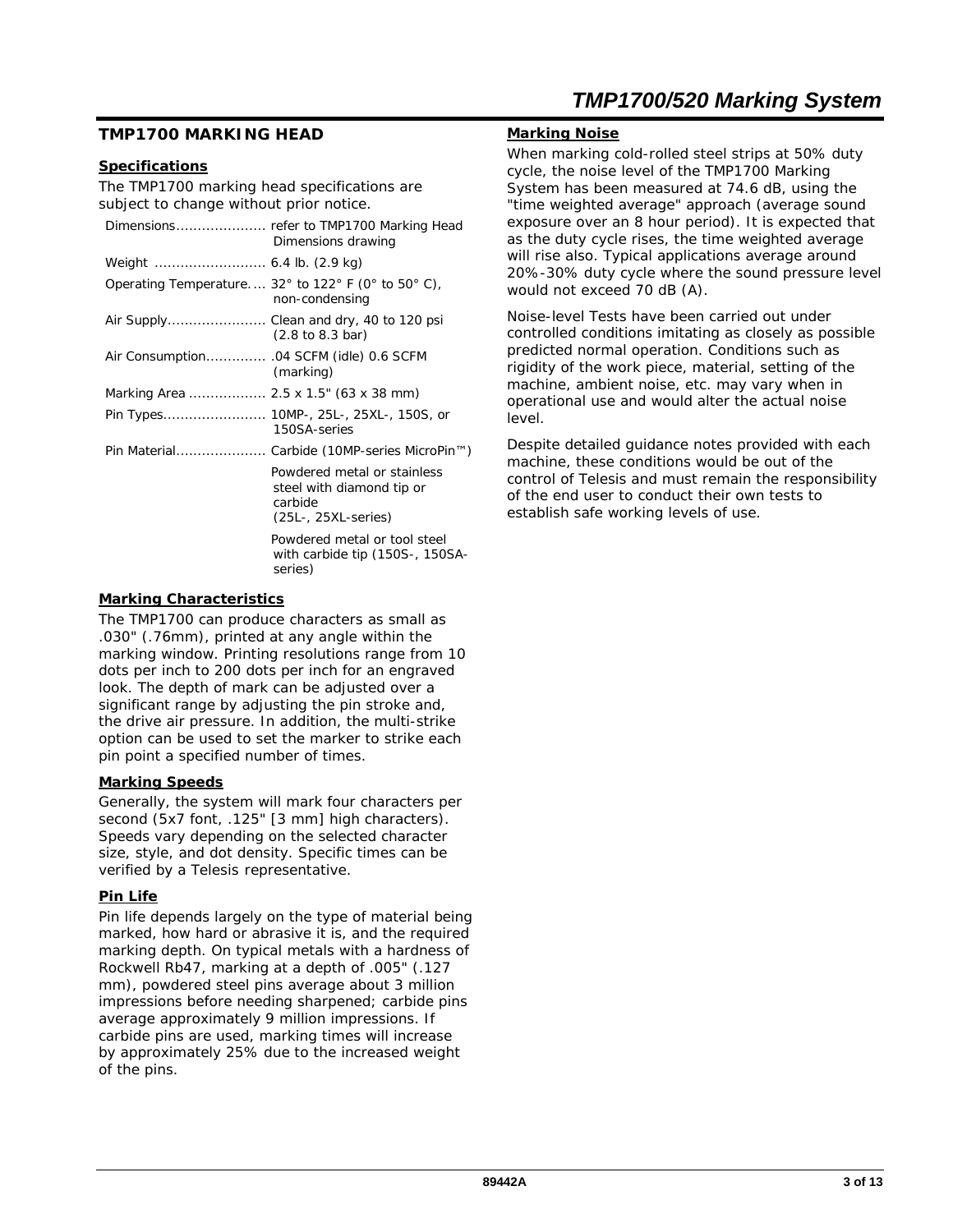#### **Marking Depth**

The following tables provide sample marking depths. Drive air was set at 80 psi (5.5 bar); return air was set at 20 psi (1.4 bar); pin stroke was set to the maximum allowable distance for each pin type to achieve the maximum depth of mark.

# **NOTICE**

**The recommended nominal drive air pressure is 80 psi (5.5 bar). Lower drive air pressure may be used, but will result in decreased depth of mark and increased cycle time.**

|  |  |  |  |  | Depth – Type 25L & 25XL Powdered-Metal Pins |  |
|--|--|--|--|--|---------------------------------------------|--|
|--|--|--|--|--|---------------------------------------------|--|

| <b>MATERIAL</b>   | $22^\circ$ | $30^\circ$ | 45°        | $60^\circ$ |
|-------------------|------------|------------|------------|------------|
| (HARDNESS)        | CONE       | CONE       | CONE       | CONE       |
| Aluminum          | $.005$ in. | $.007$ in. | $.011$ in. | $.016$ in. |
| (Rb3)             | .127 mm    | .178 mm    | .279 mm    | .406 mm    |
| <b>Brass</b>      | $.003$ in. | .005 in.   | .009 in.   | $.012$ in. |
| (Rb18)            | $.076$ mm  | $.127$ mm  | .229 mm    | .305 mm    |
| Cold Rolled Steel | .003 in.   | .005 in.   | .008 in.   | $.012$ in. |
| (Rc18)            | .076 mm    | $.127$ mm  | .203 mm    | .305 mm    |

|  |  | Depth - Type 25L & 25XL Carbide Pins |  |
|--|--|--------------------------------------|--|
|  |  |                                      |  |

| <b>MATERIAL</b>   | $22^\circ$  | $30^\circ$ | 45°         | 60°         |
|-------------------|-------------|------------|-------------|-------------|
| (HARDNESS)        | <b>CONE</b> | CONE       | <b>CONE</b> | <b>CONE</b> |
| Aluminum          | .006 in.    | $.007$ in. | $.010$ in.  | $.011$ in.  |
| (Rb3)             | $.152$ mm   | .178 mm    | .254 mm     | .279 mm     |
| <b>Brass</b>      | .005 in.    | $.007$ in. | $.008$ in.  | $.009$ in.  |
| (Rb18)            | $.127$ mm   | .178 mm    | $.203$ mm   | .229 mm     |
| Cold Rolled Steel | $.004$ in.  | $.005$ in. | .007 in.    | $.009$ in.  |
| (Rc18)            | $.010$ mm   | $.127$ mm  | .178 mm     | .229 mm     |

|                   |              | - -         |             |             |
|-------------------|--------------|-------------|-------------|-------------|
| <b>MATERIAL</b>   | $22^{\circ}$ | $30^\circ$  | 45°         | $60^\circ$  |
| (HARDNESS)        | <b>CONE</b>  | <b>CONE</b> | <b>CONE</b> | <b>CONE</b> |
| Aluminum          | N/A          | .008 in.    | $.012$ in.  | .018        |
| (Rb3)             |              | .203 mm     | .305 mm     | .457 mm     |
| <b>Brass</b>      | N/A          | $.007$ in.  | .010 in.    | .017        |
| (Rb18)            |              | .178 mm     | .254 mm     | .432 mm     |
| Cold Rolled Steel | N/A          | .006 in.    | .008 in.    | .013 in.    |
| (Rc18)            |              | .152 mm     | .203 mm     | .330 mm     |

#### **Depth – Type 150S Pins**

| <b>MATERIAL</b><br>(HARDNESS) | $22^{\circ}$<br><b>CONE</b> | $30^\circ$<br><b>CONE</b> | 45°<br><b>CONE</b>    | 60°<br><b>CONE</b> |
|-------------------------------|-----------------------------|---------------------------|-----------------------|--------------------|
| Aluminum<br>(Rb3)             | N/A                         | $.008$ in.<br>$.203$ mm   | $.012$ in.<br>.305 mm | N/A                |
| <b>Brass</b><br>(Rb18)        | N/A                         | $.007$ in.<br>$.178$ mm   | $.010$ in.<br>.254 mm | N/A                |
| Cold Rolled Steel<br>(Rc18)   | N/A                         | .006 in.<br>$.152$ mm     | .008 in.<br>.203 mm   | N/A                |

#### **Vibration Data**

Vibration tests were performed under controlled conditions imitating, as closely as possible, typical normal operation.

Conditions such as rigidity of the work piece, material, setting of the machine, etc. may vary in actual operational use and would alter the actual vibration level. Despite detailed guidance instructions provided with each machine, such conditions are beyond the control of Telesis and must remain the responsibility of the end user. Accordingly, you should conduct your own tests to establish safe working levels of use.

The vibration tests were conducted using the following parameters:

| Drive Air Pressure  4.08 bar (60 psi) |                                                     |
|---------------------------------------|-----------------------------------------------------|
| Return Air Pressure 1.36 bar (20 psi) |                                                     |
|                                       |                                                     |
|                                       |                                                     |
|                                       | 4 mm (.16 in) thick aluminum plate                  |
| Marking Mode  Dot                     |                                                     |
| Text Marked  TELESIS                  | $(11x16$ font, 5mm $[.20$ in] characters)           |
|                                       | HHHEEE000888<br>(5x7 font, 3mm [.12 in] characters) |

The following test results reflect the worst-case scenarios under the given test conditions.

| <b>Steel Marking Surface</b>    |                     |                 |                    |
|---------------------------------|---------------------|-----------------|--------------------|
| Pin                             | <b>VM</b>           | $T_{(EAV)}$     | $T_{(ELV)}$        |
| 25C                             | $0.4 \text{ m/s}^2$ | more than 24 hr | more than 24 hr    |
| 150SA                           | $0.8 \text{ m/s}^2$ | more than 24 hr | more than 24 hr    |
| <b>Aluminum Marking Surface</b> |                     |                 |                    |
| Pin                             | <b>VM</b>           | $\Gamma$ (EAV)  | T <sub>(ELV)</sub> |

|       |                      | .               | .               |
|-------|----------------------|-----------------|-----------------|
| 25C   | $0.6 \text{ m/s}^2$  | more than 24 hr | more than 24 hr |
| 150SA | 1.2 m/s <sup>2</sup> | more than 24 hr | more than 24 hr |

where:

**VM** = hand/arm vibration magnitude.

- $T_{\text{(FAV)}}$  = time to reach the *Exposure Action Value* based on continuous marking.
- $T_{(ELV)}$  = time to reach the *Exposure Limit Value* based on continuous marking.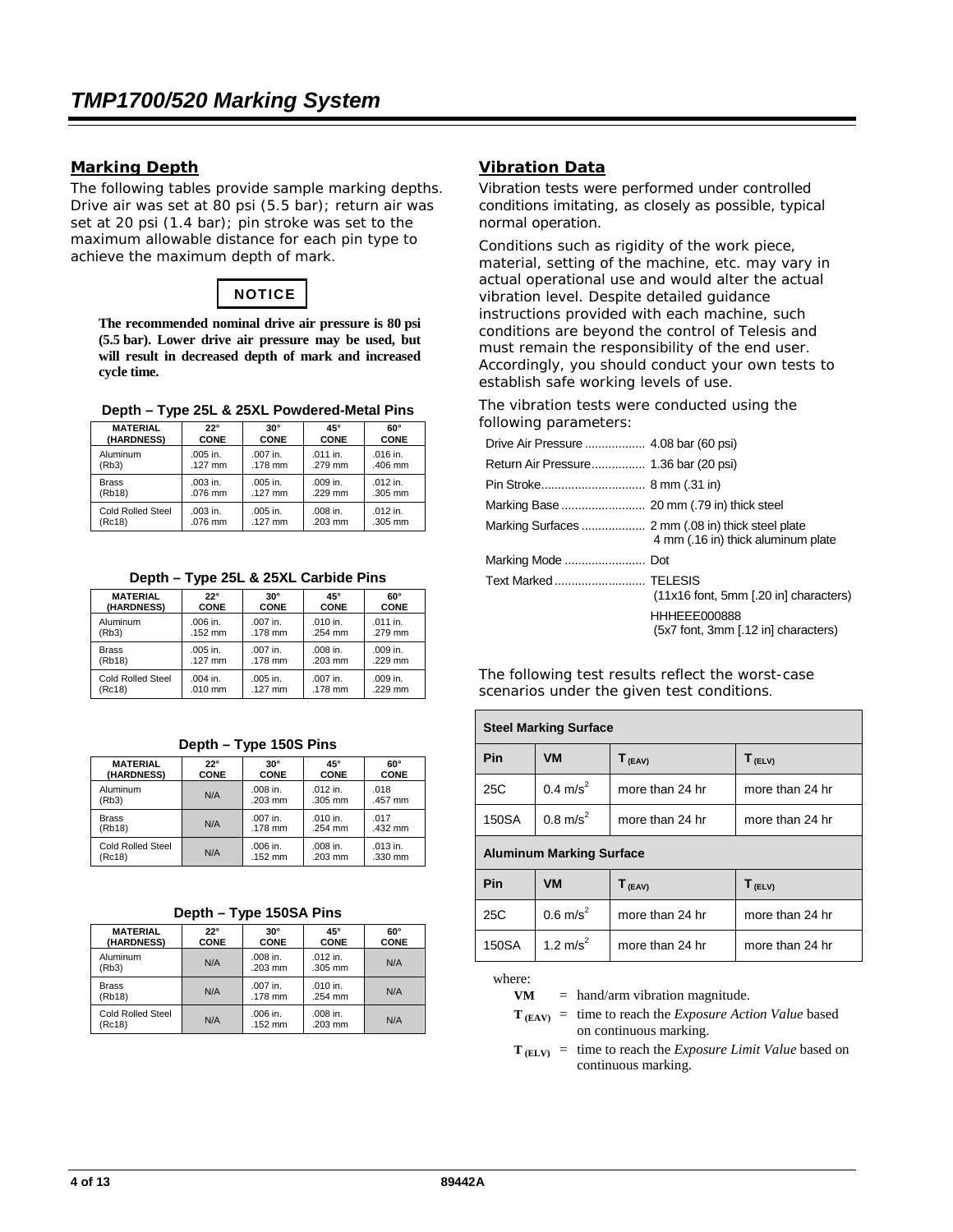

## *TMP1700/520 Marking System*

*TMP3200 Marking Head Dimensions*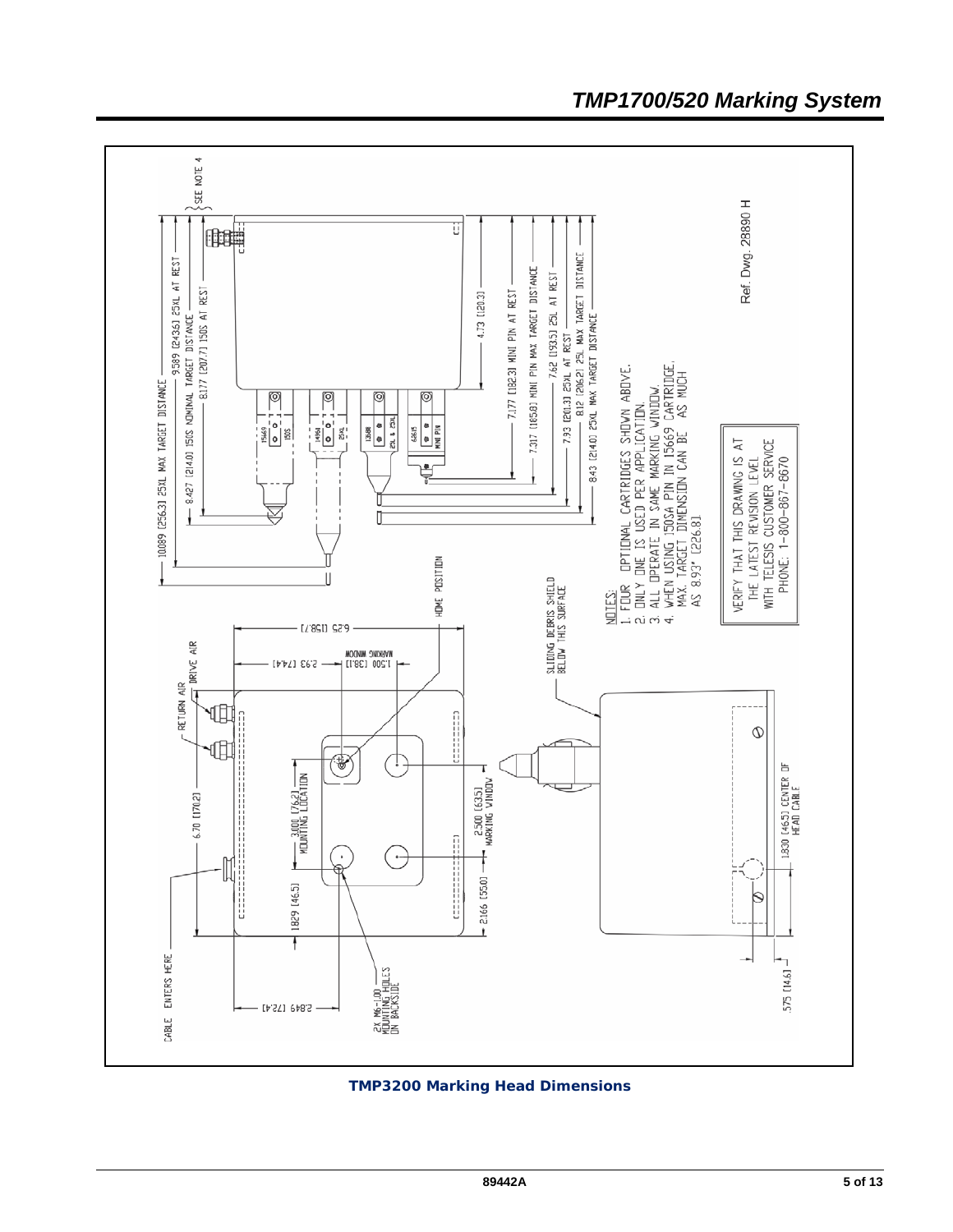### **TMC520 CONTROLLER**

The TMC520 controller may be installed as a tabletop unit, or a wall-mounted unit. All configurations provide features and connectivity for external communications. Differences occur only in the mounting configuration.

#### **TMC520 Specifications**

The TMC520 Controller specifications are subject to change without prior notice.

| Compliance  CE                          |                                                                                         |
|-----------------------------------------|-----------------------------------------------------------------------------------------|
| Configurations  Table-top, Wall-mounted |                                                                                         |
|                                         | mounted                                                                                 |
|                                         | Controller Dimensions drawing                                                           |
|                                         | Weight  2.70 lb. (1.22 kg) controller only                                              |
|                                         | Operating Temperature 32° to 113° F (0° to 45°C)                                        |
|                                         | Operating Humidity 10% to 80% non-condensing                                            |
| Cooling  N/A                            |                                                                                         |
|                                         | Power Requirements  95 to 250 VAC, 2 amps, 50-60<br>Hz, single phase                    |
| Communications                          | TTL, Discrete I/O, RS232,<br>TCP/IP, and USB (data backup &<br>transfer)                |
| Input Signals                           | Twelve (12) total, optically<br>isolated<br>9 dedicated, 1 selectable<br>3 programmable |
|                                         | 10 VDC (minimum voltage)                                                                |
|                                         | 30 VDC (maximum voltage)                                                                |
|                                         | 12 to 24 VDC (nominal voltage)<br>2.3 mA @ 12VDC: 4.9 mA<br>@24VDC (nominal current)    |
| Output Signals                          | Seven (7) total, optically isolated                                                     |
|                                         | 4 dedicated, 3 available                                                                |
|                                         | 0.25 amps (maximum current)                                                             |
|                                         | 0.50 ohms (maximum On<br>resistance)                                                    |
|                                         | 40 VDC (maximum line voltage)                                                           |
|                                         | 12 to 24 VDC (nominal line<br>voltage                                                   |

#### **Environmental Considerations**

The following environmental considerations must be taken into account when installing the TMC520 Controller.

**Contaminants.** The non vented TMC520 is rated (IP40). When used in environments where liquid contaminants are present, the controller must be located in a place it can be protected.

**EMI Susceptibility.** Although the system has been found to be in compliance with pertinent susceptibility standards, care should be taken when installing near welders and other extreme generators of electromagnetic interference (EMI). Particular care should be taken to ensure welder currents are not injected through the marking head chassis. The marking head chassis is connected to the electrical service earth ground through the marking head cable. The marking head should be electrically isolated from all surfaces which could become part of a welder current path.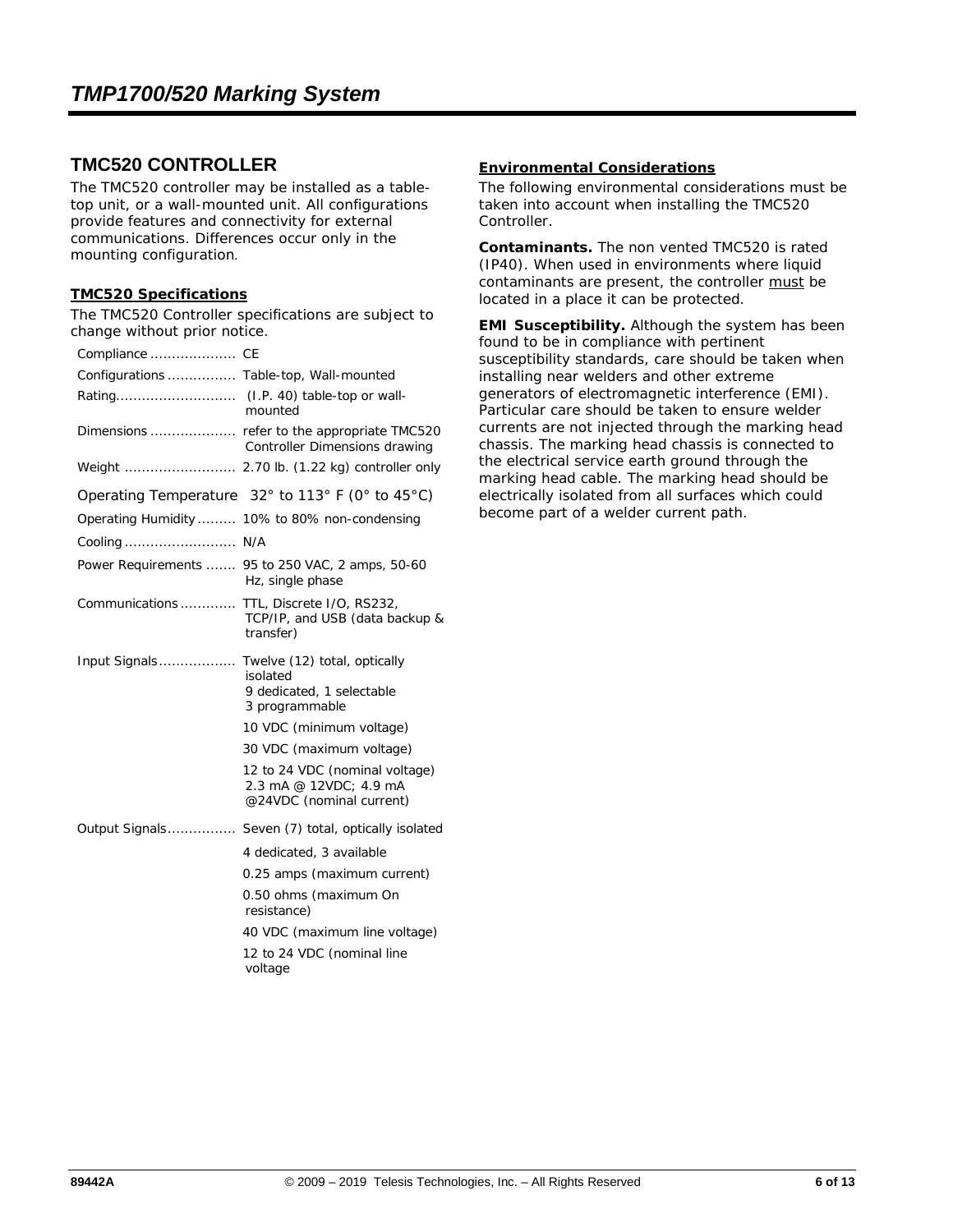

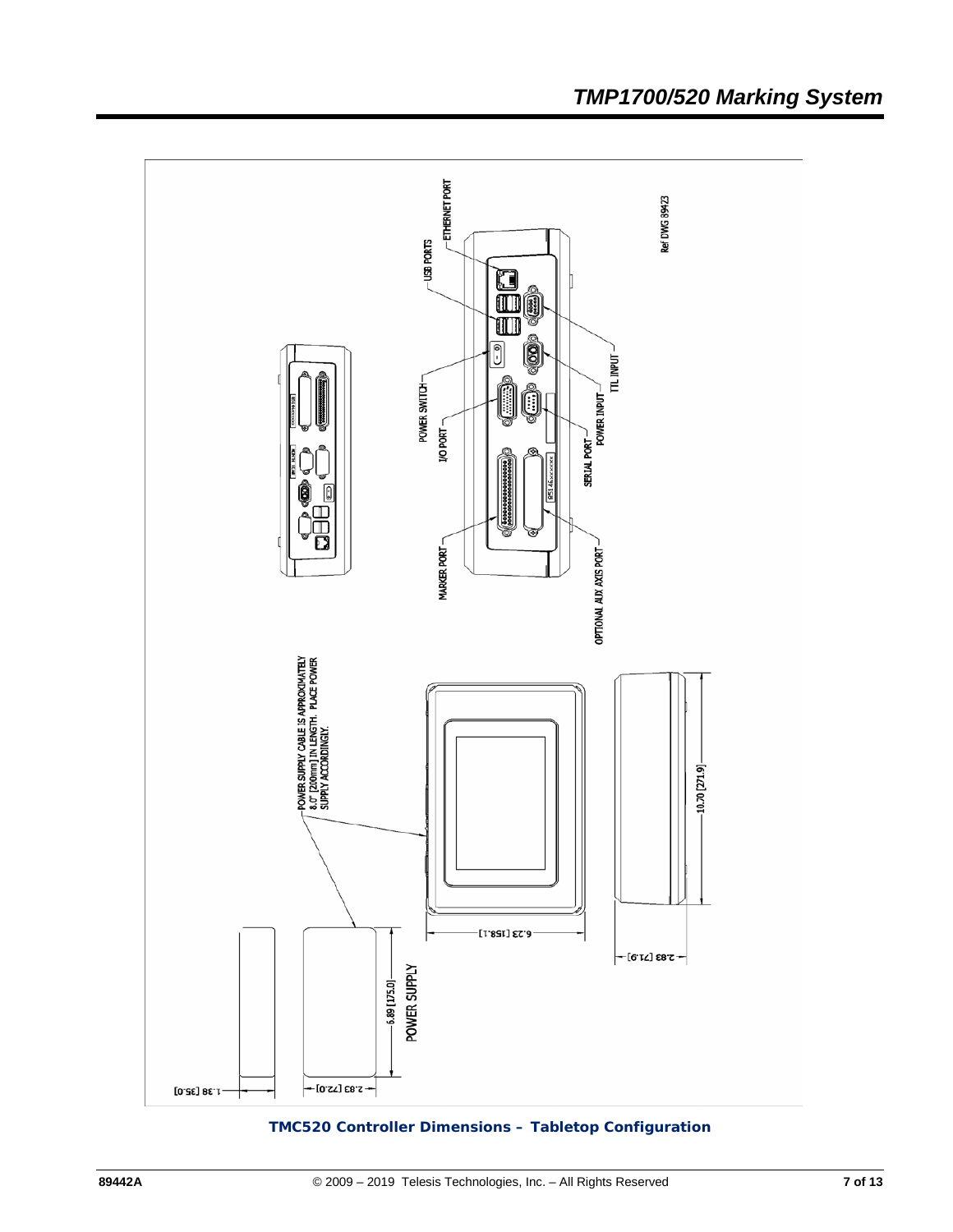

*TMC520 Controller Dimensions – Optional Angle Table-Mounted Configuration*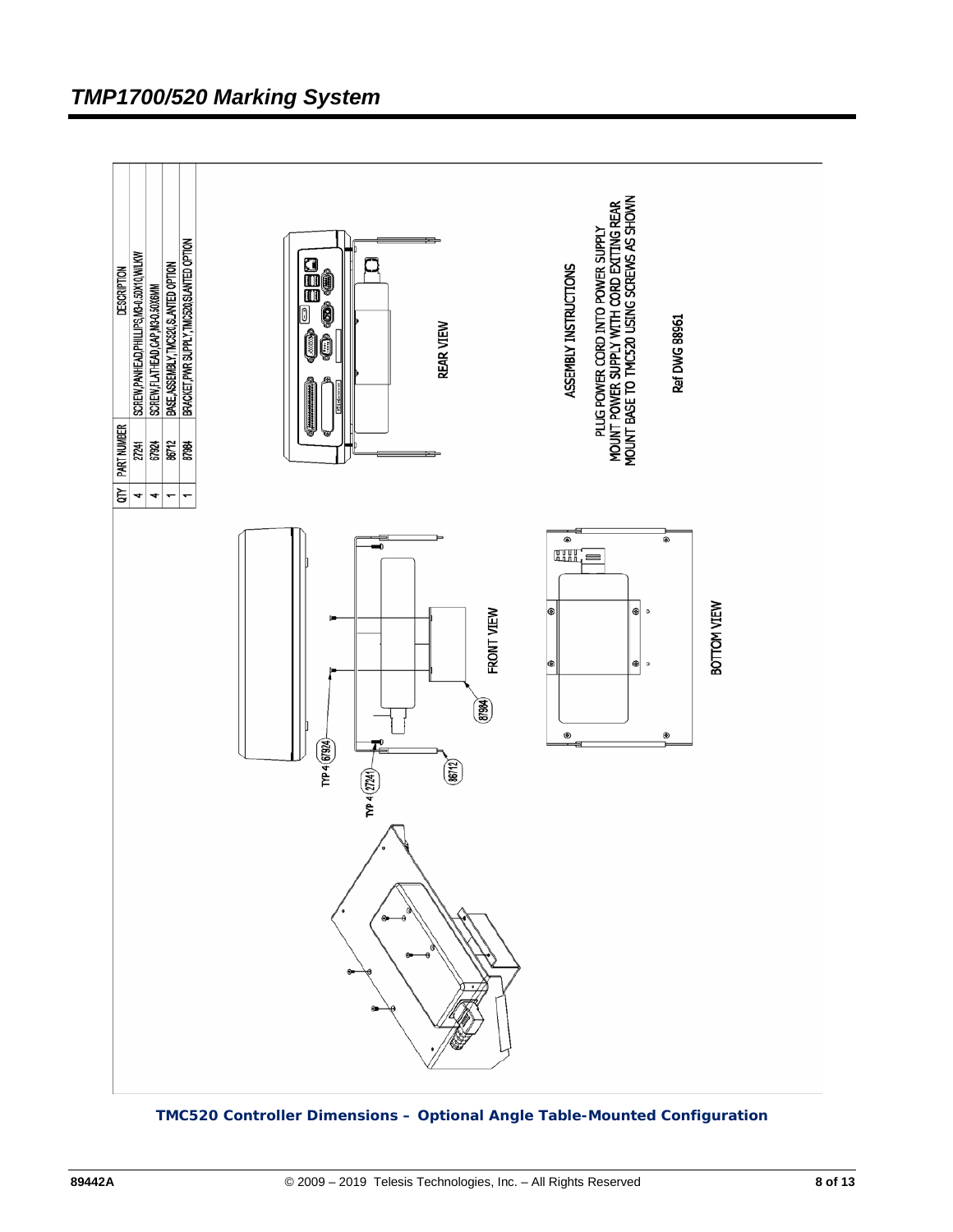

## *TMP1700/520 Marking System*

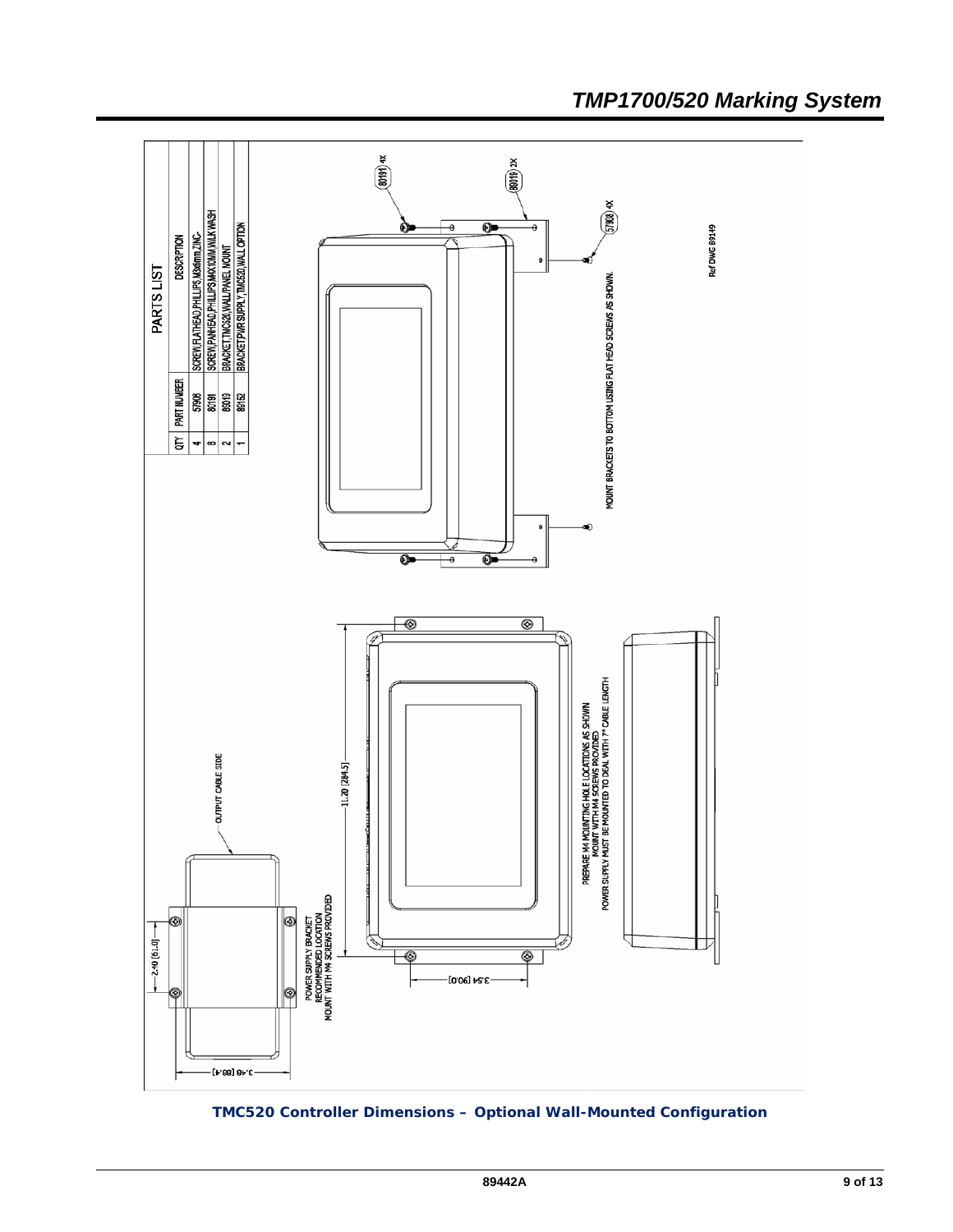

 *TMC520 Controller Dimensions – Optional Flat Table-Mounted Configuration*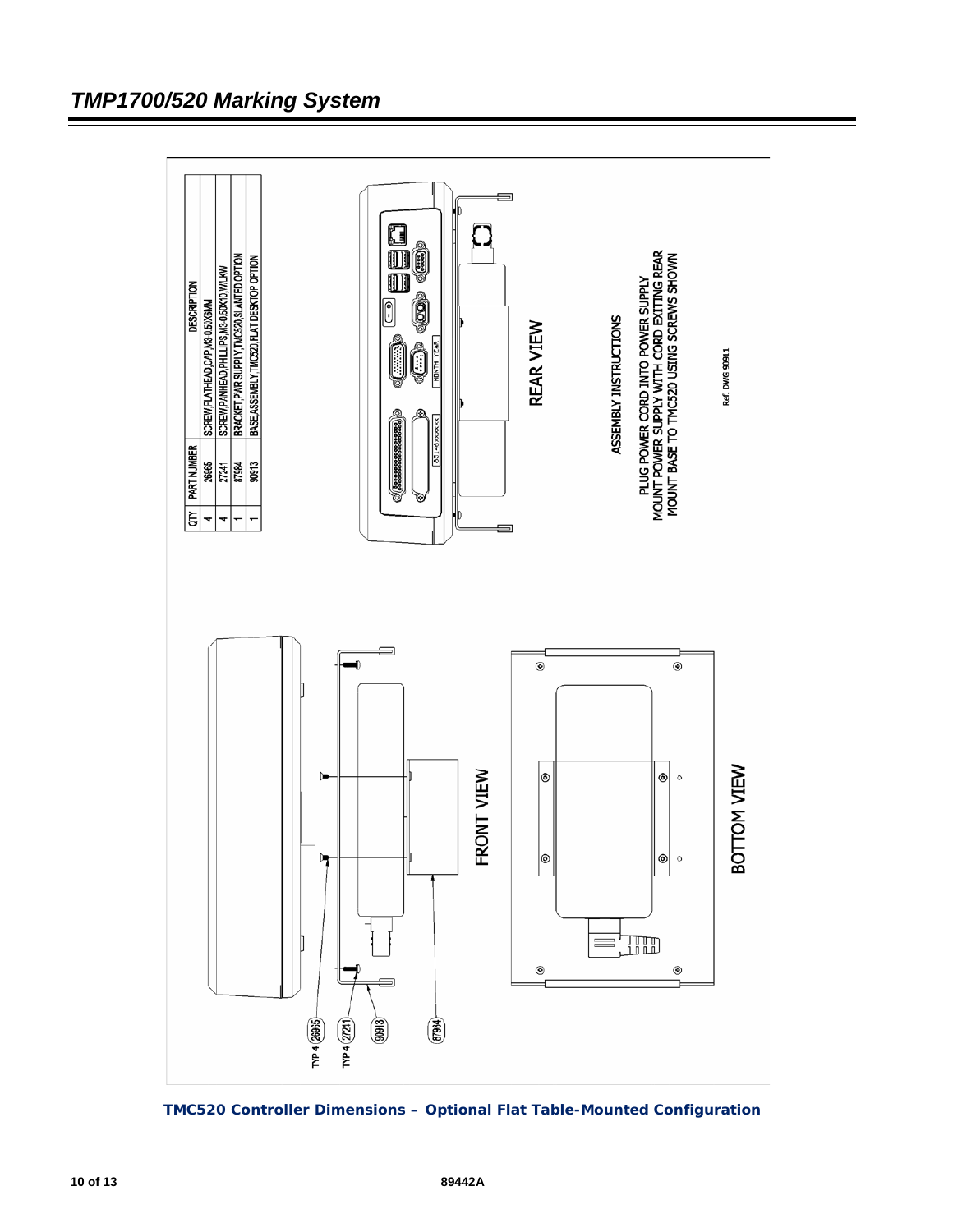#### **TMC520-based System Software**

The Telesis Merlin520 PS software package comes pre-installed in the TMC520 controller. It is a graphical user interface that makes pattern marking and pattern design quick and easy.

The WYSIWYG (what-you-see-is-what-you-get) interface provides a to-scale image of the pattern as it is created.

The Merlin520 PS software includes tools to create and edit a library of pattern files for marking. Each pattern contains one or more fields; each field defines a single object.

Printable objects may be created to define text strings, arc-text strings, geometric shapes, graphics, and machine-readable data matrix symbols. Edit functions for adjustment to object size, location, or orientation.

Printable text fields may include alphanumeric characters, symbols, and special message flags. Message flags automatically insert data into the text string which may include serial numbers, times, dates and user-defined codes.

Multiple fields may be grouped and saved as a block to form a logo. Existing DXF files can also be imported for marking.

Non-printable fields can be created to clearly display a graphical representation of the part being marked.

Commands may be defined to perform specific tasks during the marking cycle (e.g., Pause, Go to, Input, or Output).

#### **Touch Screen User Interface**

The top panel of the controller contains an integrated, 7-in., high resolution, touch screen monitor. The monitor displays the Merlin520 PS software and provides the user interface for operating the marking system.

|                   | <b>PIE EXY</b> | $2^{5}$ 1 $\vert \vert \vert \vert$ | $-100$       |                            |  |
|-------------------|----------------|-------------------------------------|--------------|----------------------------|--|
| Text              | <b>BOBBBOM</b> |                                     |              |                            |  |
| Elipse<br>ε       |                |                                     |              |                            |  |
| Box<br>4 Bar Code |                | <b>TELESIS</b><br>B                 |              |                            |  |
|                   |                |                                     |              |                            |  |
|                   |                |                                     |              |                            |  |
| <b>Redistrict</b> |                | $+$                                 | $\mathbb{Z}$ | Time $4.63$<br>$\sim$<br>w |  |

#### **Back Interface Panel**

The back panel of the controller provides various ports for connecting the marker, host computers, logic controllers, optional accessories, and remote I/O devices. See below.

**Serial Interface.** The Comm 1 Port allows a connection to remote serial devices such as a host computer or a bar code scanner. See *Host Communications* for details.

**Discrete I/O Interface.** The optically-isolated I/O Port allows you to connect a Programmable Logic Controller (PLC) or other DC I/O source for remotely controlling marker operations. See *Discrete I/O Controls* for details.

**Ethernet Interface.** The Ethernet Port may be used to connect a host computer over a local area network (LAN). It allows you to define the controller as a client or a server socket using Telesis Extended Protocol. See *Host Communications* for details

**TTL Interface.** The TTL Port allows the system to connect with a simple contact closure circuit such as a remote push button station or foot pedal switch. These types of devices can remotely control Start Print and Stop Print operations..

**USB Interface.** The 4 USB Ports allow you to connect a memory stick/flash drives for pattern storage/retrieval and software updates. It can also be used for keyboards and USB mouse, including wireless USB mouse and keyboard options.

**(optional) Auxiliary Axis Interface.** The Auxiliary Axis Port allows the system to connect with up to four optional motion devices such as motorized tool posts and rotational drive units.

#### **Discrete I/O Controls**

The TMC520 is configured for 12 VDC to 24 VDC I/O only and is provided to connect a PLC or other DC I/O source. The optically-isolated I/O Port allows you to remotely select and load patterns, start printing, stop printing, place the marker online, and monitor the system output signals. Cable connectors and connector pins are supplied with the controller for constructing appropriate interface cables.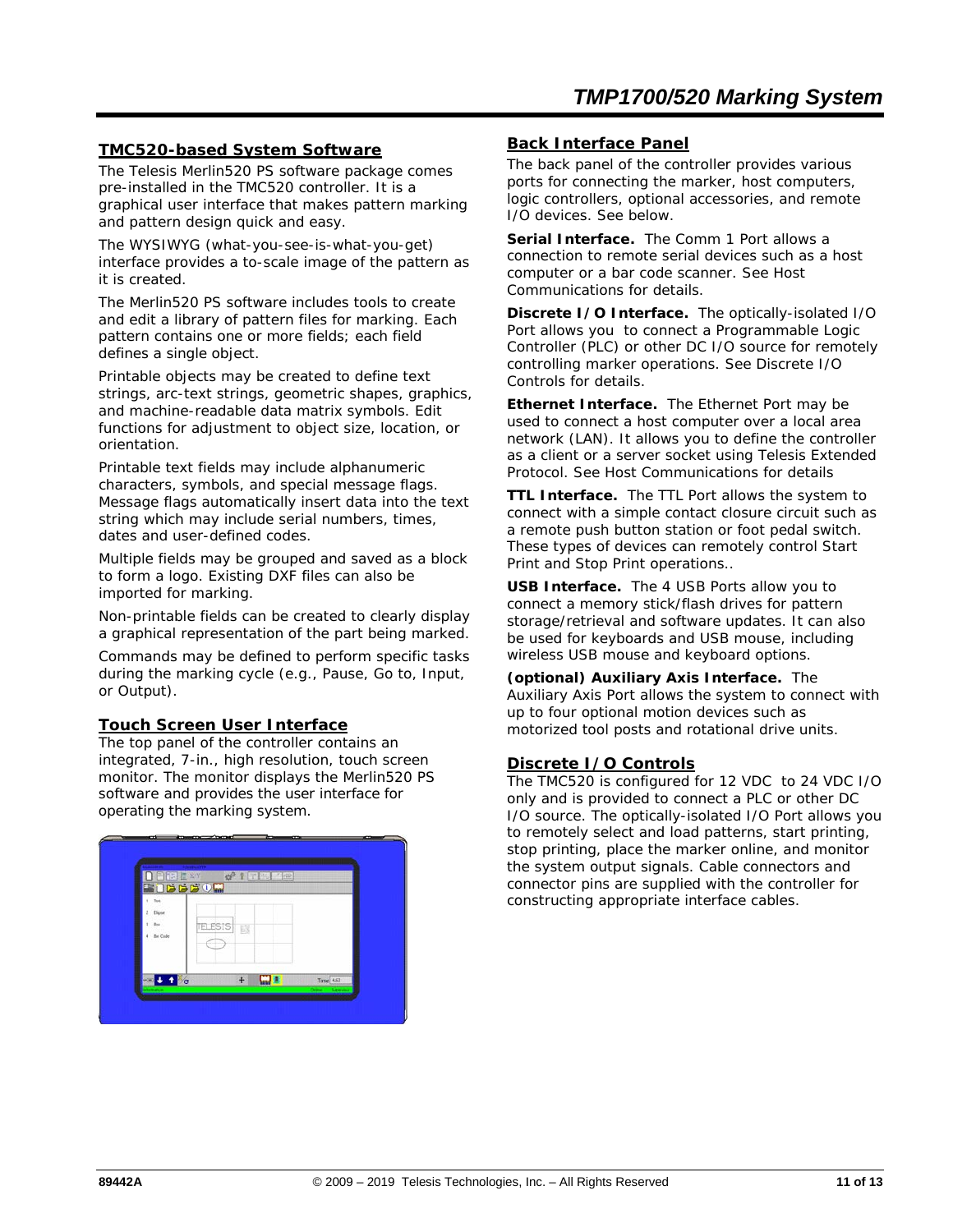**Input Signals.** These input signals provide the following controls:

|                                | INPUT COMM For all inputs $(+ or - supply)$                         |
|--------------------------------|---------------------------------------------------------------------|
| START PRINT Begins print cycle |                                                                     |
|                                |                                                                     |
|                                | SEL 0 thru 6 * Remotely selects & loads up to<br>127* pattern files |
|                                | SPARE 1, 2, 3 Three (3) spares for custom<br>applications           |

\* System software allows SEL\_6 signal to be configured for remotely selecting patterns or for remotely placing the marker online. If used for marker online, pattern selection is reduced to 63 patterns (max).

**Output Signals.** These output signals indicate the following states:

|                                 | OUTPUT COMM  For all outputs (+ or - supply) |
|---------------------------------|----------------------------------------------|
|                                 |                                              |
|                                 | print command                                |
|                                 | command)                                     |
|                                 |                                              |
| ONLINE  System status is online |                                              |

#### **Host Communications**

The marking system software allows you to configure communication parameters to transmit and receive data to and from a host computer. To provide maximum integration flexibility, the system software supports RS-232 serial interfaces and Ethernet TCP/IP interfaces. The system software also provides two protocol choices: Programmable Protocol and Extended Protocol.

**RS-232 Interface.** The serial (RS-232) communications interface is most often used with remote devices such as host computers, terminals, or bar code scanners. The Comm 1 RS-232 interface supports both Telesis Extended Protocol and Telesis Programmable Protocol.

**TCP/IP Interface.** The Ethernet (TCP/IP) interface is most often used with host computers communicating over a local area network (LAN).

The Port parameter identifies the host computer socket that is assigned to the marking system. If more than one marking system is installed in a network configuration, each system must use a separate and unique port number. The Address parameter identifies the IP address of the host computer. The marking system software supports both fixed addressing and dynamic addressing.

**Programmable Protocol.** Use this protocol where very simple one-way communications are required (such as with bar code scanners). Programmable Protocol provides no error checking or acknowledgment of the transmitted data. Note that XON/XOFF Protocol applies even when Programmable Protocol is selected.

**Starting Character** specifies where the software begins to count character positions. This number must be entered in decimal format (e.g., "2" for ASCII Start of Text "STX").

**Terminating Character** identifies the end of transmitted string (usually "13" for ASCII carriage return character).

**Character Position** counted from the starting character ignoring all characters preceding it.

**Character Length** accepts variable length messages (if set to 0) or messages of a prespecified, fixed number of characters.

**Ignore Character** identifies the character to ignore when sent from the host (usually "10" for ASCII line feed character)).

**Message Type** allows message-type recognition which defines how the marking system will use data it receives from the host.

- **1** Message type 1 overwrites the *first line of the first text field* with data extracted from the host
- **P** Message type P loads a specific pattern identified by data extracted from host
- **Q** Message type Q updates the text in the *first query buffer* with data extracted from the host
- **V** Message type V updates the *first variable text flag* found in the pattern with data extracted from the host
- **0** Message type 0 (zero) indicates that host will provide message type, field number (if applicable), line number (if applicable), and data; delegates message type selection to the host on message-by-message basis. The host message must use the format:

**Tnn<string>** 

where:

- $T = 1$ , P, Q, or V to indicate message type
- $nn = two-digit field number or query text buffer$ where data will be placed.

**Note**: Not used with Message Type P.

<string> = For Message Type P, indicates the pattern name to be loaded.

> For Message Types 1, Q, or V, indicates the data to be inserted into the field or the query text buffer, as applicable.